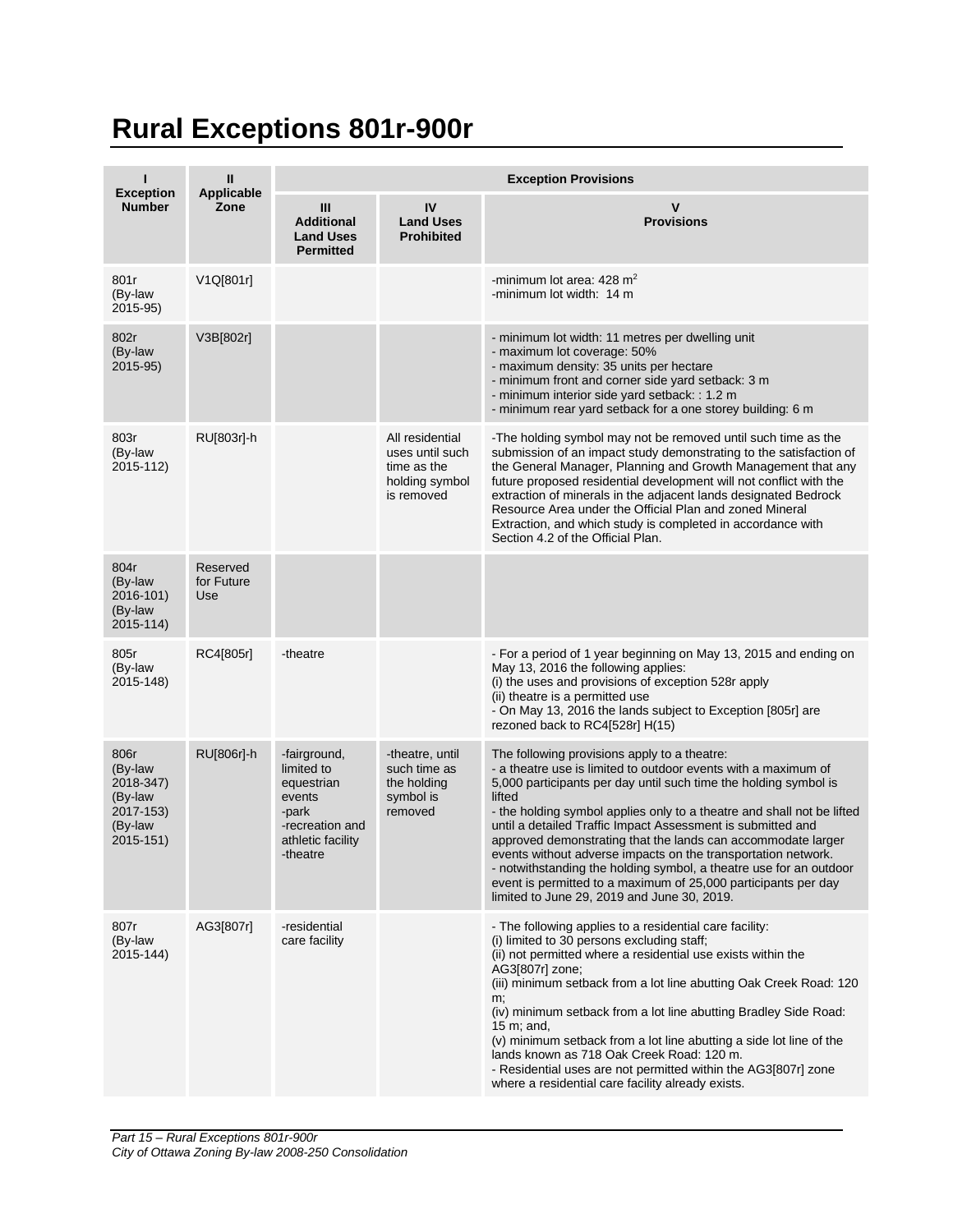| <b>Exception</b>                                       | $\mathbf{I}$<br>Applicable | <b>Exception Provisions</b>                                                           |                                                                                                                                                                                                                                                                                       |                                                                                                                                                                                                                                                                                                                                               |  |
|--------------------------------------------------------|----------------------------|---------------------------------------------------------------------------------------|---------------------------------------------------------------------------------------------------------------------------------------------------------------------------------------------------------------------------------------------------------------------------------------|-----------------------------------------------------------------------------------------------------------------------------------------------------------------------------------------------------------------------------------------------------------------------------------------------------------------------------------------------|--|
| <b>Number</b>                                          | Zone                       | Ш<br><b>Additional</b><br><b>Land Uses</b><br><b>Permitted</b>                        | IV<br><b>Land Uses</b><br><b>Prohibited</b>                                                                                                                                                                                                                                           | v<br><b>Provisions</b>                                                                                                                                                                                                                                                                                                                        |  |
| 808r<br>(By-law<br>2015-236)                           | RR4[808r]                  |                                                                                       |                                                                                                                                                                                                                                                                                       | -minimum lot width: 28m<br>-minimum lot area: $8000m^2$<br>-minimum interior side yard setback of 2m one side and 3.5m on<br>the other side                                                                                                                                                                                                   |  |
| 809r<br>(By-law<br>2015-334)                           | AG3[809r]                  |                                                                                       |                                                                                                                                                                                                                                                                                       | -minimum lot area for agricultural use: 3 ha                                                                                                                                                                                                                                                                                                  |  |
| 810r<br>(By-law<br>2015-362)                           | RC7[810r]                  | -display and<br>sale of garden<br>sheds, gazebos<br>and pre-<br>manufactured<br>docks |                                                                                                                                                                                                                                                                                       | -minimum front, corner side, and rear yard setback: 3 m<br>-No display area or parking is permitted within a required yard.                                                                                                                                                                                                                   |  |
| 811r<br>(By-law<br>2016-47)                            | VM3[811r]<br>H(11)         |                                                                                       | -automobile<br>rental<br>establishment<br>-automobile<br>service station<br>-cemetery<br>-detached<br>dwelling<br>-funeral home<br>-gas bar<br>-marine facility<br>-sports arena                                                                                                      |                                                                                                                                                                                                                                                                                                                                               |  |
| 812r<br>(By-law<br>2017-148)<br>(By-law<br>2016-47)    | VM3[812r]<br>H(11)         | -parking lot<br>-parking garage                                                       | -automobile<br>rental<br>establishment<br>-automobile<br>service station<br>-cemetery<br>-detached<br>dwelling<br>-emergency<br>service<br>-funeral home<br>-gas bar<br>-group home<br>-home-based<br>business<br>-home-based<br>daycare<br>-marine facility<br>-urban<br>agriculture | -maximum gross leasable floor area: 11,000m <sup>2</sup><br>-Despite clause 229(1)(g), no single commercial use can occupy<br>more than 5,000m <sup>2</sup> of gross leasable floor area on any lot in a VM<br>zone in a village shown on Schedule 9.<br>-Only one building may have a maximum of 5,000m <sup>2</sup> gross<br>leasable area. |  |
| 813r<br>(By-law<br>$2016 - 47$                         | RI[813r]                   |                                                                                       | -cemetery<br>-retail food<br>store                                                                                                                                                                                                                                                    |                                                                                                                                                                                                                                                                                                                                               |  |
| 814r<br>(By-law<br>2018-206)<br>(By-law<br>$2016 - 47$ | RI3[814r]                  | -recreational<br>and athletic<br>facility                                             | -cemetery<br>-daycare<br>-group home<br>-residential<br>care facility<br>-retail food<br>store                                                                                                                                                                                        |                                                                                                                                                                                                                                                                                                                                               |  |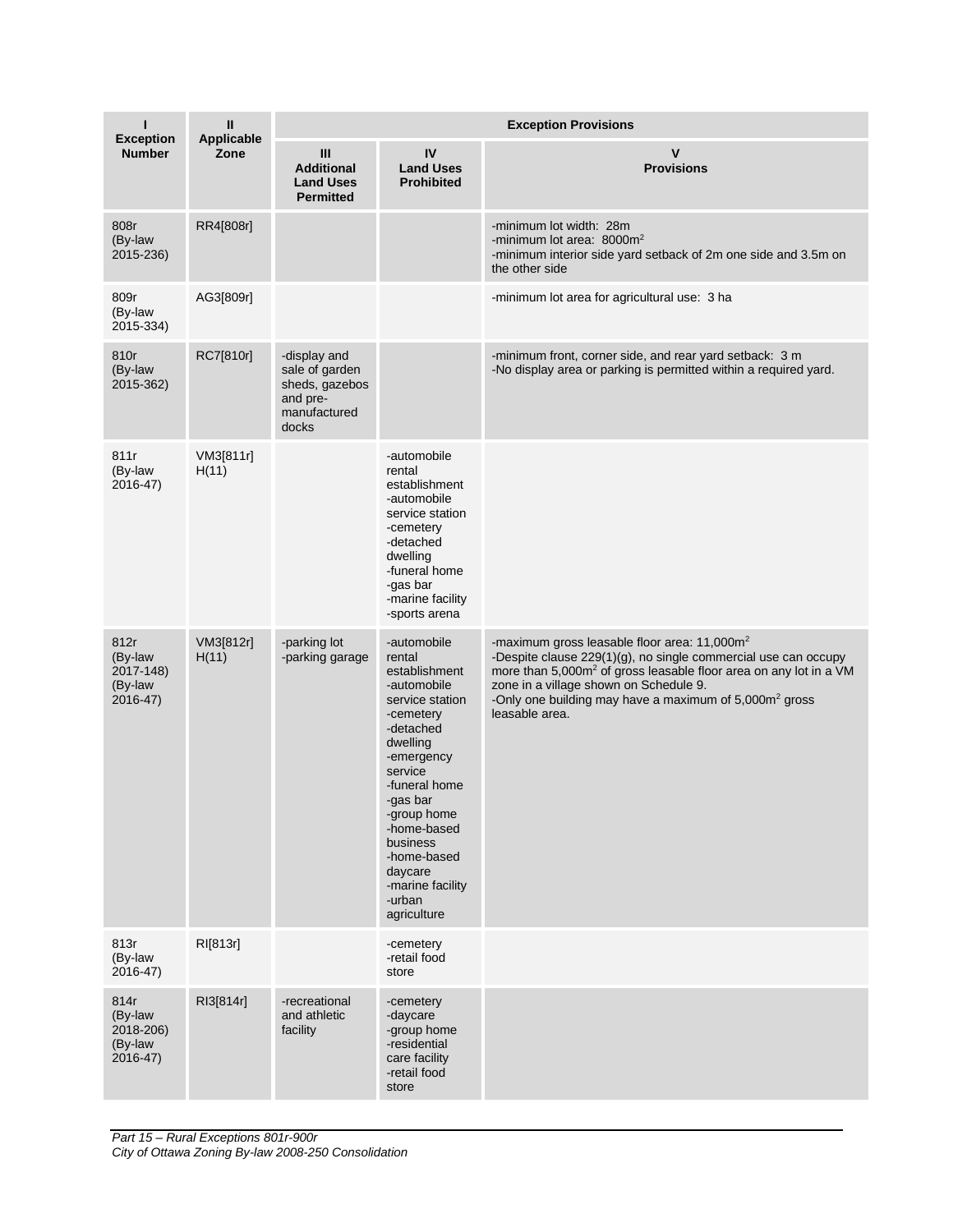| ı<br><b>Exception</b>                               | Ш<br>Applicable | <b>Exception Provisions</b>                                                                          |                                                                                                                                                                                                                                                                          |                                                                                                                                                                                                                                                                                                                                                                                   |  |
|-----------------------------------------------------|-----------------|------------------------------------------------------------------------------------------------------|--------------------------------------------------------------------------------------------------------------------------------------------------------------------------------------------------------------------------------------------------------------------------|-----------------------------------------------------------------------------------------------------------------------------------------------------------------------------------------------------------------------------------------------------------------------------------------------------------------------------------------------------------------------------------|--|
| <b>Number</b>                                       | Zone            | Ш<br><b>Additional</b><br><b>Land Uses</b><br><b>Permitted</b>                                       | IV<br><b>Land Uses</b><br><b>Prohibited</b>                                                                                                                                                                                                                              | $\mathsf{v}$<br><b>Provisions</b>                                                                                                                                                                                                                                                                                                                                                 |  |
|                                                     |                 |                                                                                                      | -retirement<br>home<br>-retirement<br>home,<br>converted<br>-rooming house<br>-school<br>-shelter                                                                                                                                                                        |                                                                                                                                                                                                                                                                                                                                                                                   |  |
| 815r<br>(By-law<br>2018-206)<br>(By-law<br>2016-47) | RI3[815r]       | -recreational<br>and athletic<br>facility<br>-restaurant<br>-parking lot                             | -cemetery<br>-environmental<br>preserve and<br>educational<br>area<br>-group home<br>-place of<br>worship<br>-residential<br>care facility<br>-retail food<br>store<br>-retirement<br>home<br>-retirement<br>home,<br>converted<br>-rooming house<br>-school<br>-shelter |                                                                                                                                                                                                                                                                                                                                                                                   |  |
| 816r<br>(By-law<br>2016-65)                         | RG1[816r]       | -detached<br>dwelling                                                                                |                                                                                                                                                                                                                                                                          | -the detached dwelling must be accessory to a permitted use<br>-minimum lot width: 56 m                                                                                                                                                                                                                                                                                           |  |
| 817r<br>(By-law<br>2016-62)                         | AG4[817r]       |                                                                                                      |                                                                                                                                                                                                                                                                          | -minimum lot width: 20 m                                                                                                                                                                                                                                                                                                                                                          |  |
| 818r<br>(By-law<br>2016-98)                         | RH[818r]        | -bank machine<br>-convenience<br>store<br>-drive-through<br>facility<br>-restaurant<br>-retail store |                                                                                                                                                                                                                                                                          | -The maximum total gross leasable floor area for retail stores is<br>1000 square metres per lot and limited to the sale of agricultural,<br>construction, gardening or landscape-related products, equipment<br>or supplies, and automobile and heavy truck parts and<br>accessories.<br>-For the purposes of calculating gross leasable floor area Section<br>20 does not apply. |  |
| 819r<br>(By-law<br>2016-100)                        | RC[819r]        | -instructional<br>facility<br>-medical facility<br>-office                                           | -amusement<br>centre<br>-amusement<br>park<br>-automobile<br>rental<br>establishment<br>-automobile<br>service station<br>-automobile<br>dealership<br>-campground<br>-car wash<br>-gas bar<br>-heavy<br>equipment and                                                   | -maximum lot coverage is 15 per cent                                                                                                                                                                                                                                                                                                                                              |  |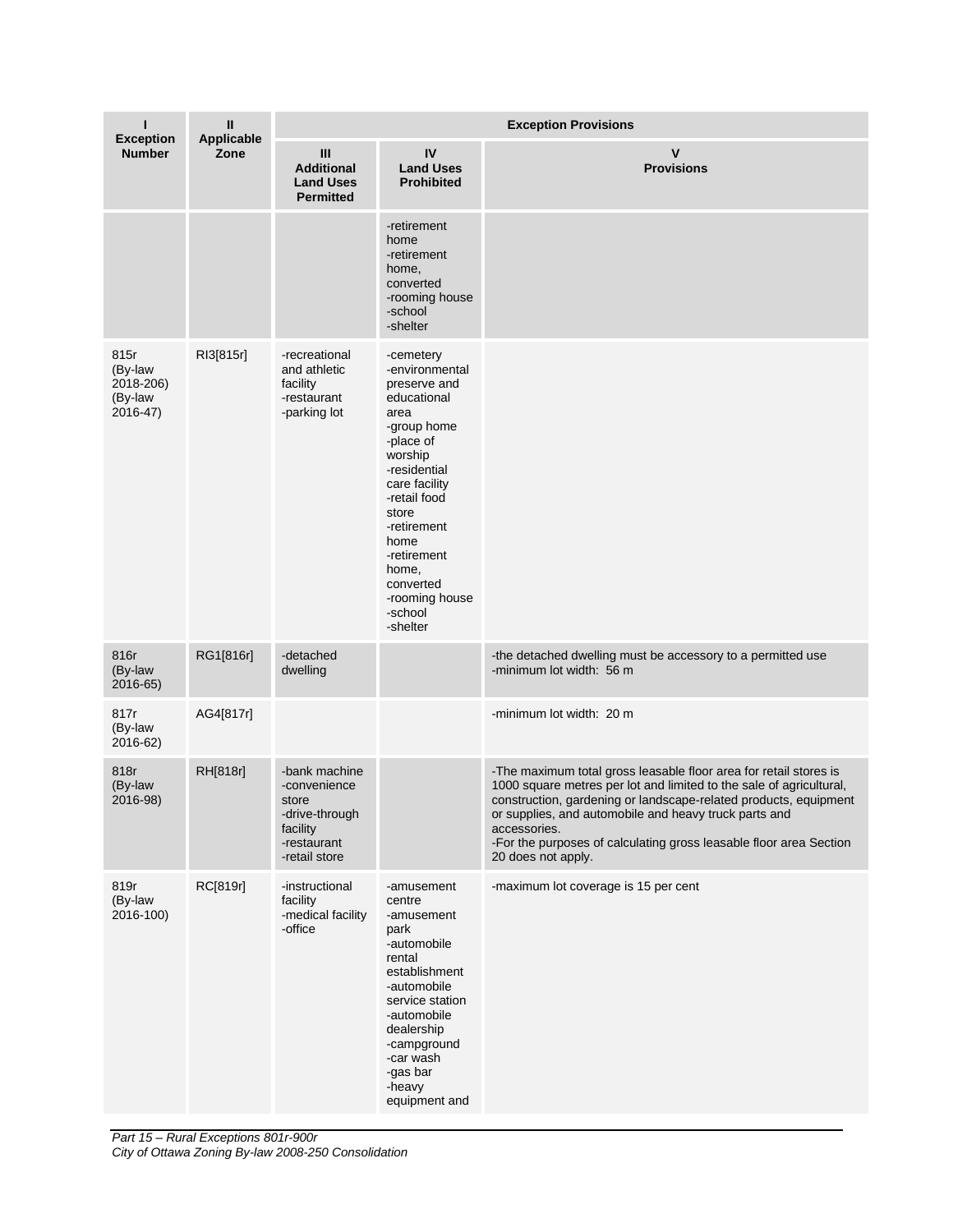| <b>Exception</b>                | Ш<br>Applicable    | <b>Exception Provisions</b>                                      |                                                                                                                                                   |                                                                                                                                                                                                                                                                                                                                                                                   |  |  |
|---------------------------------|--------------------|------------------------------------------------------------------|---------------------------------------------------------------------------------------------------------------------------------------------------|-----------------------------------------------------------------------------------------------------------------------------------------------------------------------------------------------------------------------------------------------------------------------------------------------------------------------------------------------------------------------------------|--|--|
| <b>Number</b>                   | Zone               | III<br><b>Additional</b><br><b>Land Uses</b><br><b>Permitted</b> | IV<br><b>Land Uses</b><br><b>Prohibited</b>                                                                                                       | v<br><b>Provisions</b>                                                                                                                                                                                                                                                                                                                                                            |  |  |
|                                 |                    |                                                                  | vehicle sales<br>rental and<br>servicing<br>-kennel<br>-parking lot<br>-warehouse                                                                 |                                                                                                                                                                                                                                                                                                                                                                                   |  |  |
| 820r<br>(By-law<br>2016-210)    | AG7[820r]          |                                                                  |                                                                                                                                                   | -no minimum lot width required<br>-minimum lot area: 3 hectares<br>-minimum setback from any lot line is 5 metres                                                                                                                                                                                                                                                                 |  |  |
| 821r<br>(By-law<br>2016-246)    | RC[821r]           |                                                                  | All uses except<br>for:<br>-automobile<br>service station<br>-car wash<br>including trucks<br>-take-out<br>restaurant<br>limited to chip<br>truck | -minimum lot area is 3000 square metres<br>-A take-out restaurant limited to chip truck is only permitted for a<br>temporary period of three years beginning July 13, 2016 and<br>ending on July 13, 2019.<br>-No parking is required for a temporary chip truck.                                                                                                                 |  |  |
| 822r<br>(By-law<br>2016-245)    | V1E[822r]          |                                                                  |                                                                                                                                                   | -maximum lot coverage is 20 per cent.                                                                                                                                                                                                                                                                                                                                             |  |  |
| 823r<br>(By-law<br>2016-291)    | MR1[823r]          |                                                                  |                                                                                                                                                   | -Section 216(1)(b) regarding front yard setback provisions does<br>not apply.<br>-the front yard setback provisions in Table 215 apply.                                                                                                                                                                                                                                           |  |  |
| 824r<br>(By-law<br>2016-290)    | RI5[824r]          | -agricultural<br>use                                             |                                                                                                                                                   |                                                                                                                                                                                                                                                                                                                                                                                   |  |  |
| 825r<br>(Règlement<br>2016-308) | AG5[825r]          |                                                                  |                                                                                                                                                   | -minimum lot width: 5.3m                                                                                                                                                                                                                                                                                                                                                          |  |  |
| 826r<br>(Règlement<br>2016-308) | <b>RU[826r]</b>    |                                                                  | -detached<br>dwelling                                                                                                                             |                                                                                                                                                                                                                                                                                                                                                                                   |  |  |
| 827r<br>(By-law<br>2016-412)    | ME2[827r]<br>S366  |                                                                  |                                                                                                                                                   | -minimum lot area: 8 ha<br>-No minimum setback is required from the lot line abutting 705<br>Vances Side Road.<br>-A landscaped buffer is not required.<br>-Section 59, Subsections 1, 2, and 3, do not apply to a lot used for<br>a mineral extraction use.<br>-No minimum lot width is required.<br>-No extraction or building may be located within Area A on<br>Schedule 366. |  |  |
| 828r<br>(By-law<br>2016-406)    | RR2[828r]          |                                                                  |                                                                                                                                                   | -minimum rear yard setback for all buildings and structures: 60 m                                                                                                                                                                                                                                                                                                                 |  |  |
| 829r<br>(By-law<br>2016-415)    | VM1[829r]<br>H(11) |                                                                  |                                                                                                                                                   | - Only the following non-residential uses are permitted: Bank<br>machine, community health and resource centre, day care,<br>medical facility, municipal service centre, office, personal service<br>business, retail food store, retail store.<br>- A personal service business is limited to massage therapy                                                                    |  |  |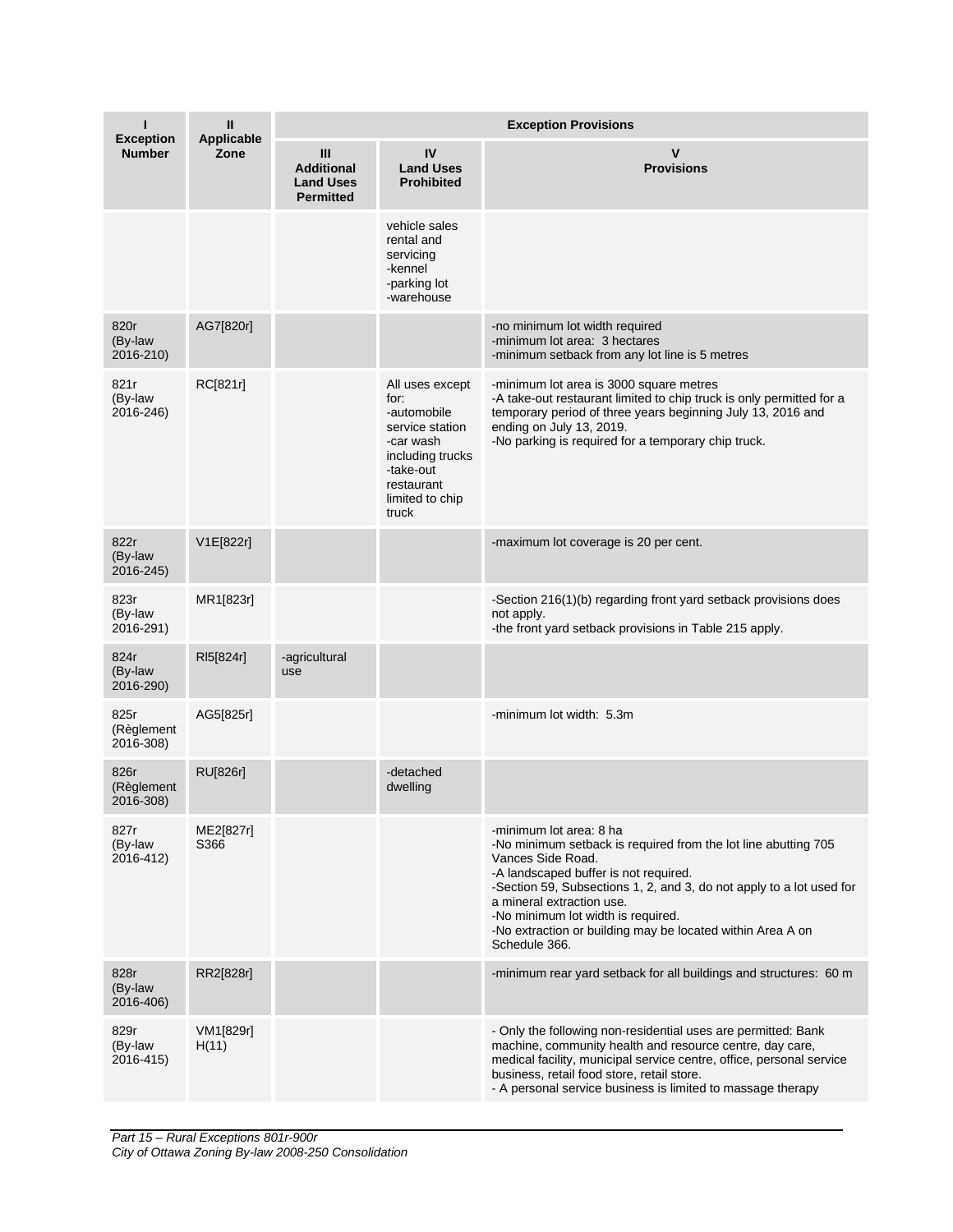| <b>Exception</b>                                    | Ш<br>Applicable | <b>Exception Provisions</b>                                                                                                                                                                                                                                                                                                                                                                                                       |                                             |                                                                                                                                                                                                                                                                                                                                                                                                                                                                                                                                                                                                                                                                                                                                                                                                                                                                                                                                                                |  |
|-----------------------------------------------------|-----------------|-----------------------------------------------------------------------------------------------------------------------------------------------------------------------------------------------------------------------------------------------------------------------------------------------------------------------------------------------------------------------------------------------------------------------------------|---------------------------------------------|----------------------------------------------------------------------------------------------------------------------------------------------------------------------------------------------------------------------------------------------------------------------------------------------------------------------------------------------------------------------------------------------------------------------------------------------------------------------------------------------------------------------------------------------------------------------------------------------------------------------------------------------------------------------------------------------------------------------------------------------------------------------------------------------------------------------------------------------------------------------------------------------------------------------------------------------------------------|--|
| <b>Number</b>                                       | Zone            | Ш<br><b>Additional</b><br><b>Land Uses</b><br><b>Permitted</b>                                                                                                                                                                                                                                                                                                                                                                    | IV<br><b>Land Uses</b><br><b>Prohibited</b> | v<br><b>Provisions</b>                                                                                                                                                                                                                                                                                                                                                                                                                                                                                                                                                                                                                                                                                                                                                                                                                                                                                                                                         |  |
|                                                     |                 |                                                                                                                                                                                                                                                                                                                                                                                                                                   |                                             | service.<br>- A retail food store is limited to a health food store that primarily<br>sells natural and organic foods.<br>- A retail store is limited to a store selling medical and health<br>related consumer goods, and includes a pharmacy. A retail store<br>limited to pharmacy may not exceed a gross leasable floor area of<br>425 sq. m., of which no more that 50% may be used for the display<br>of consumer goods.<br>-There is no maximum gross leasable floor area for a medical<br>facility.<br>-The lot line abutting Perth Street is deemed to be the front lot line.<br>-Section 229 (1)(d) does not apply.<br>-minimum front yard and corner side yard setback: 2m<br>-minimum interior side yard setback: 3m<br>-minimum width of a landscaped area abutting a street: 2m<br>-Despite Table 230(vii) there is no required landscaped area<br>where it abuts a V3E zone.<br>-Only 1 loading space is required for all non-residential uses. |  |
| 830r<br>(By-law<br>2016-415)                        | V3E[830r]       | -apartment<br>dwelling, mid-<br>high rise                                                                                                                                                                                                                                                                                                                                                                                         |                                             | -minimum rear yard setback: 7.5m<br>-minimum parking rate for an apartment dwelling, mid-high rise:<br>0.5 parking spaces per dwelling unit.<br>-A landscaped buffer is not required where a parking lot abuts a<br>VM <sub>1</sub> zone.                                                                                                                                                                                                                                                                                                                                                                                                                                                                                                                                                                                                                                                                                                                      |  |
| 831r<br>(By-law<br>2019-36)<br>(By-law<br>2016-417) | ME[831r]        | -automobile<br>body shop<br>-automobile<br>service station<br>-heavy<br>equipment and<br>vehicle sales,<br>rental and<br>servicing<br>-heavy<br>industrial use<br>-leaf and yard<br>waste<br>composting<br>facility<br>-light industrial<br>use<br>-parking lot<br>-printing plant<br>-service and<br>repair shop<br>-storage yard<br>-truck transport<br>terminal<br>-warehouse<br>-waste<br>processing and<br>transfer facility |                                             | -The additional land uses permitted in column III (Additional Land<br>Uses Permitted) are subject to the provisions of the RH zone.                                                                                                                                                                                                                                                                                                                                                                                                                                                                                                                                                                                                                                                                                                                                                                                                                            |  |
| 832r<br>(By-law<br>2016-410)                        | RI3[832r]       | - campground                                                                                                                                                                                                                                                                                                                                                                                                                      |                                             | - For the period of June 29, 2017 through July 4, 2017 inclusive,<br>the following applies:<br>i) a campground is a permitted use.<br>ii) despite any provision of this By-law to the contrary, no parking is<br>required for a campground use and parking spaces existing on the<br>lands to which this exception applies may also be used as<br>accessory parking for a campground.<br>-On expiration of the temporary zoning on July 5, 2017 the lands                                                                                                                                                                                                                                                                                                                                                                                                                                                                                                      |  |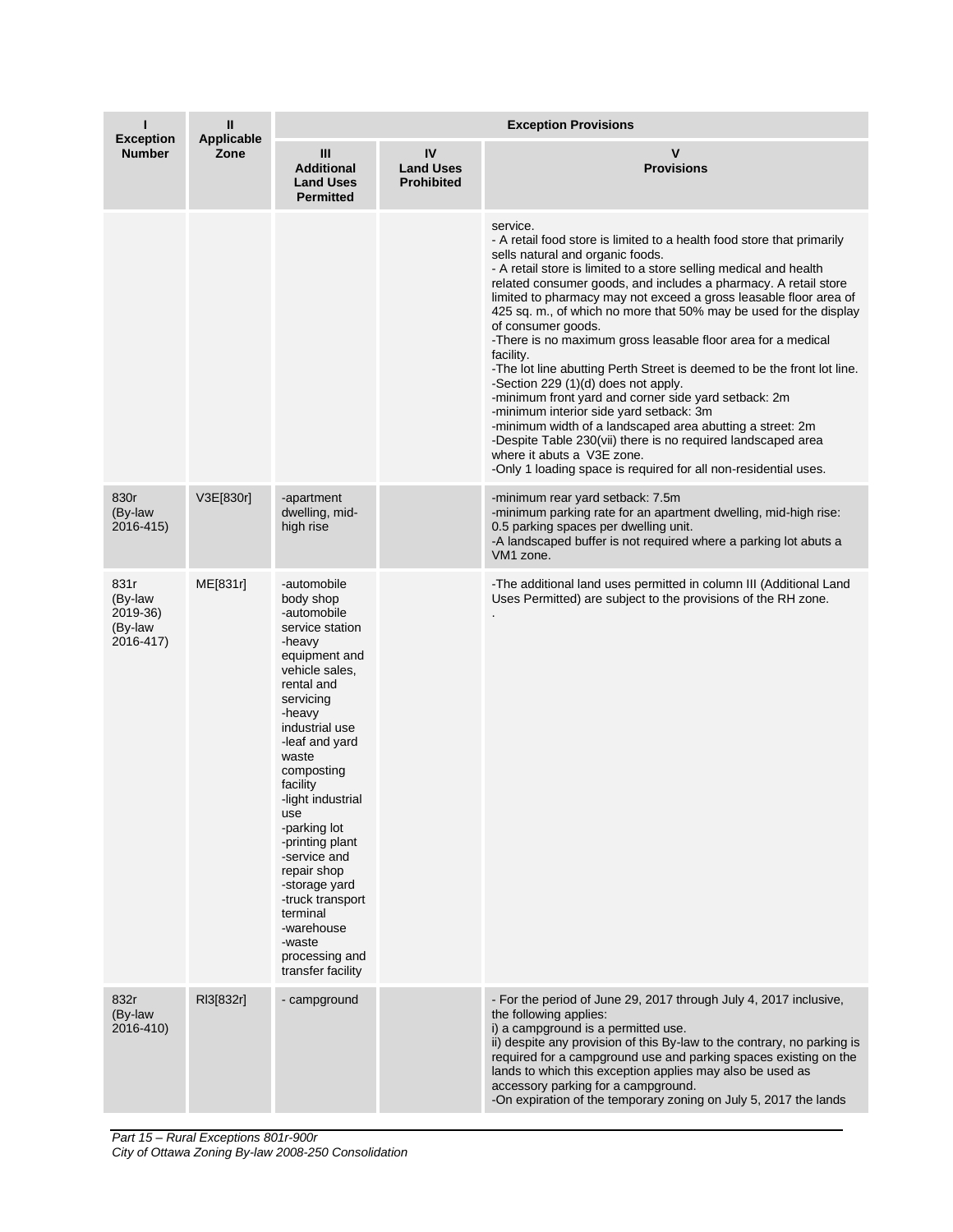| п<br><b>Exception</b>        | $\mathbf{I}$<br><b>Applicable</b> | <b>Exception Provisions</b>                                                                                                       |                                                                                                                               |                                                                                                                                                                                                                                                                                                                                                                                                                                                                                                                                                                                                                                                  |  |  |
|------------------------------|-----------------------------------|-----------------------------------------------------------------------------------------------------------------------------------|-------------------------------------------------------------------------------------------------------------------------------|--------------------------------------------------------------------------------------------------------------------------------------------------------------------------------------------------------------------------------------------------------------------------------------------------------------------------------------------------------------------------------------------------------------------------------------------------------------------------------------------------------------------------------------------------------------------------------------------------------------------------------------------------|--|--|
| <b>Number</b>                | Zone                              | Ш<br><b>Additional</b><br><b>Land Uses</b><br><b>Permitted</b>                                                                    | IV<br><b>Land Uses</b><br><b>Prohibited</b>                                                                                   | $\mathbf v$<br><b>Provisions</b>                                                                                                                                                                                                                                                                                                                                                                                                                                                                                                                                                                                                                 |  |  |
|                              |                                   |                                                                                                                                   |                                                                                                                               | subject to exception [832r] are rezoned back to the zoning that<br>applied on June 28, 2017.                                                                                                                                                                                                                                                                                                                                                                                                                                                                                                                                                     |  |  |
| 833r<br>(By-law<br>2016-405) | ME[833r]                          |                                                                                                                                   |                                                                                                                               | - no minimum lot width is required<br>- No landscaped buffer is required along:<br>(i) the lot line abutting 3865 Birchgrove Road; and,<br>(ii) the lot line abutting Canaan road, for a distance of 250 metres,<br>measured from the northeastern corner of the lot.<br>- Subsection 59(1) does not apply to a lot used for a mineral<br>extraction use.                                                                                                                                                                                                                                                                                        |  |  |
| 834r<br>(By-law<br>2017-49)  | RU[834r]                          |                                                                                                                                   | -all residential<br>uses                                                                                                      |                                                                                                                                                                                                                                                                                                                                                                                                                                                                                                                                                                                                                                                  |  |  |
| 835r<br>(By-law<br>2017-106) | RI1[835r]                         |                                                                                                                                   | -All uses<br>except:<br>Place of<br>worship<br>Place of<br>assembly<br>Instructional<br>facility<br>Day care<br>Dwelling unit | -maximum building height: 14.5 m<br>-Despite 223(1)(b) a maximum of two ancillary dwelling units is<br>permitted when located in a building containing another use.                                                                                                                                                                                                                                                                                                                                                                                                                                                                              |  |  |
| 836r<br>(By-law<br>2017-155) | O1[836r]                          | -place of<br>worship<br>-hostel<br>-place of<br>assembly<br>-instructional<br>facility<br>-dwelling unit<br>-detached<br>dwelling |                                                                                                                               | -minimum lot width: 30 m<br>-minimum lot area: 2000 square metres<br>-minimum rear yard setback:<br>i.abutting a residential use or zone: 10 m<br>ii.all other cases: 7.5 m<br>-maximum lot coverage: 30 per cent<br>-a maximum of 24 hostel units are permitted<br>-minimum driveway width: 6 m<br>-a maximum of one ancillary detached dwelling is permitted with a<br>place of worship<br>-ancillary dwelling units must be located in the same building as a<br>place of worship<br>-a hostel, place of assembly and instructional facility are<br>conditionally permitted only if they are located on the same lot as a<br>place of worship |  |  |
| 837r<br>(By-law<br>2017-146) | RR1[837r]                         |                                                                                                                                   |                                                                                                                               | - Where a lot abuts a turning circle the minimum front yard setback<br>is 30 m.<br>- maximum lot coverage: 15%                                                                                                                                                                                                                                                                                                                                                                                                                                                                                                                                   |  |  |
| 838r<br>(By-law<br>2017-241) | VM9[838r]                         |                                                                                                                                   |                                                                                                                               | - minimum lot area is 1200 square metres<br>- minimum lot width is 17 metres<br>- the lot line abutting Manotick Main Street is deemed to be the<br>front<br>- maximum setback from a front lot line is 5.0 metres<br>- a maximum corner side yard setback does not apply<br>- minimum width of an aisle and driveway is 6.0 metres<br>- minimum width of a landscape buffer for a parking lot abutting a<br>street is 0.5 metres<br>- minimum width of a landscape buffer for a parking lot not abutting<br>a street is 0.5 metres<br>- Table 229 (h) does not apply<br>- maximum building height is 12.5 metres                                |  |  |
| 839r                         | V1E[839r]                         |                                                                                                                                   |                                                                                                                               | For an accessory building:                                                                                                                                                                                                                                                                                                                                                                                                                                                                                                                                                                                                                       |  |  |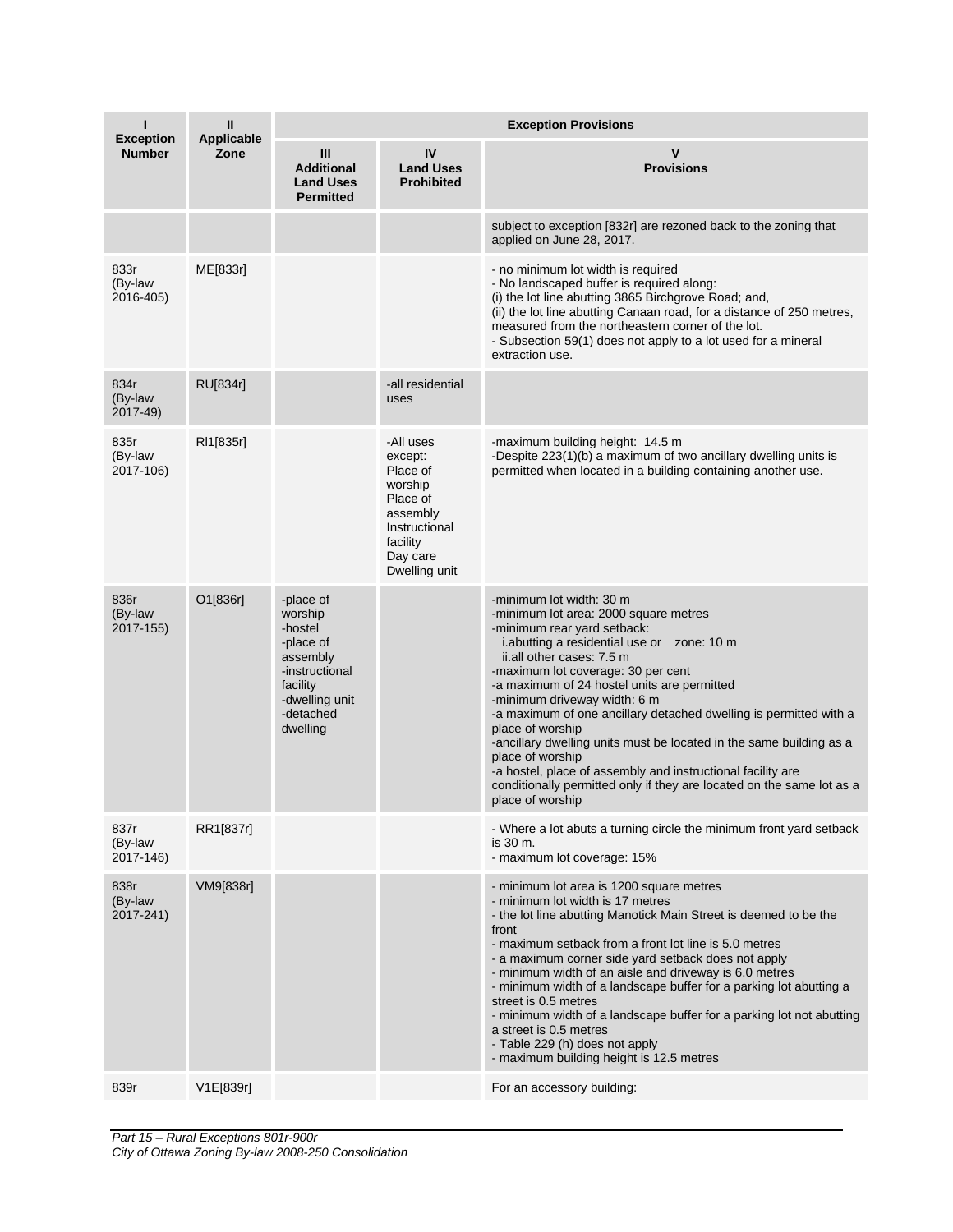| ı<br><b>Exception</b>                        | Ш<br><b>Applicable</b> | <b>Exception Provisions</b>                                    |                                             |                                                                                                                                                                                                                                                                                                                                                                                                                                                                                                                              |  |  |
|----------------------------------------------|------------------------|----------------------------------------------------------------|---------------------------------------------|------------------------------------------------------------------------------------------------------------------------------------------------------------------------------------------------------------------------------------------------------------------------------------------------------------------------------------------------------------------------------------------------------------------------------------------------------------------------------------------------------------------------------|--|--|
| <b>Number</b>                                | Zone                   | Ш<br><b>Additional</b><br><b>Land Uses</b><br><b>Permitted</b> | IV<br><b>Land Uses</b><br><b>Prohibited</b> | ۷<br><b>Provisions</b>                                                                                                                                                                                                                                                                                                                                                                                                                                                                                                       |  |  |
| (By-law<br>2018-155)<br>(By-law<br>2017-239) |                        |                                                                |                                             | - maximum height: 5.0 metres;<br>- minimum setback from an interior side lot line:1.5 metres;<br>- minimum setback from a rear lot line: 5.0 metres;<br>- maximum size of an accessory building is 165 square metres as<br>measured from the exterior walls of the building;<br>- eaves, eave-troughs, and gutters are permitted to project from an<br>accessory building for a distance of 0.5 metres, but not closer than<br>1 metre to any lot<br>- maximum number of accessory buildings permitted on the lot is<br>one. |  |  |
| 840r<br>(By-law<br>2017-232)                 | V1P[840r]              |                                                                |                                             | - minimum lot area: $2500 \text{ m}^2$<br>- minimum lot width: 25 m<br>- for that lot located in the interior bend of the public street, the lot<br>is considered a corner lot and the front lot line is deemed to be the<br>lot line abutting the street for a distance of 25 metres measured<br>from twhere the lot line abuts the abutting lot line in the V1P[840r]<br>zone.                                                                                                                                             |  |  |
| 841r<br>(By-law<br>2017-290)                 | V1E[841r]              |                                                                |                                             | -minimum front yard setback: 8 m                                                                                                                                                                                                                                                                                                                                                                                                                                                                                             |  |  |
| 842r<br>(By-law<br>2017-290)                 | V1E[842r]              |                                                                |                                             | -minimum front yard setback: 8 m<br>-The minimum setback from the westerly lot line is: 70 m                                                                                                                                                                                                                                                                                                                                                                                                                                 |  |  |
| 843r<br>(By-law<br>2017-290)                 | V1E[843r]              |                                                                |                                             | -minimum rear yard setback: 63 m<br>-No buildings, structures, or hard landscaping may be located<br>within 30 metres of a rear lot line.                                                                                                                                                                                                                                                                                                                                                                                    |  |  |
| 844r<br>(By-law<br>2017-290)                 | V1E[844r]              |                                                                |                                             | -No buildings, structures, or hard landscaping may be located<br>within 30 metres of a rear lot line.                                                                                                                                                                                                                                                                                                                                                                                                                        |  |  |
| 845r<br>(By-law<br>2017-302)                 | RC10[845r]             | -museum<br>-office                                             |                                             |                                                                                                                                                                                                                                                                                                                                                                                                                                                                                                                              |  |  |
| 846r<br>(By-law<br>2017-328)                 | ME[846r]               |                                                                |                                             | -No buildings, structures, aisles, driveways, storage, or extraction,<br>within 50 metres of an EP3 zone.                                                                                                                                                                                                                                                                                                                                                                                                                    |  |  |
| 847r<br>(By-law<br>2017-324)                 | V3B[847r]<br>S375      |                                                                |                                             | -minimum front yard setback: 4.5 metres<br>-minimum interior side yard setback: 1.2 metres<br>-minimum corner side yard setback: 3 metres<br>-minimum rear yard setback: 6 metres<br>-maximum lot coverage for detached dwelling: 46%<br>-maximum lot coverage for townhouse dwelling: 55%<br>-The minimum density is 12 units per gross hectare to a maximum<br>of 20 units per gross hectare, calculated using the entire area<br>shown as Area A on Schedule 375.                                                         |  |  |
| 848r<br>(By-law<br>2017-324)                 | V1A[848r]<br>S375      |                                                                |                                             | -minimum lot area: 400 square metres<br>-minimum lot width: 12 metres<br>-minimum front yard setback: 4.5 metres<br>-minimum interior side yard setback: 1.2 metres<br>-minimum corner side yard setback: 4 metres<br>-minimum rear yard setback: 9 metres<br>-maximum lot coverage: 46%<br>-The minimum density is 12 units per gross hectare to a maximum                                                                                                                                                                  |  |  |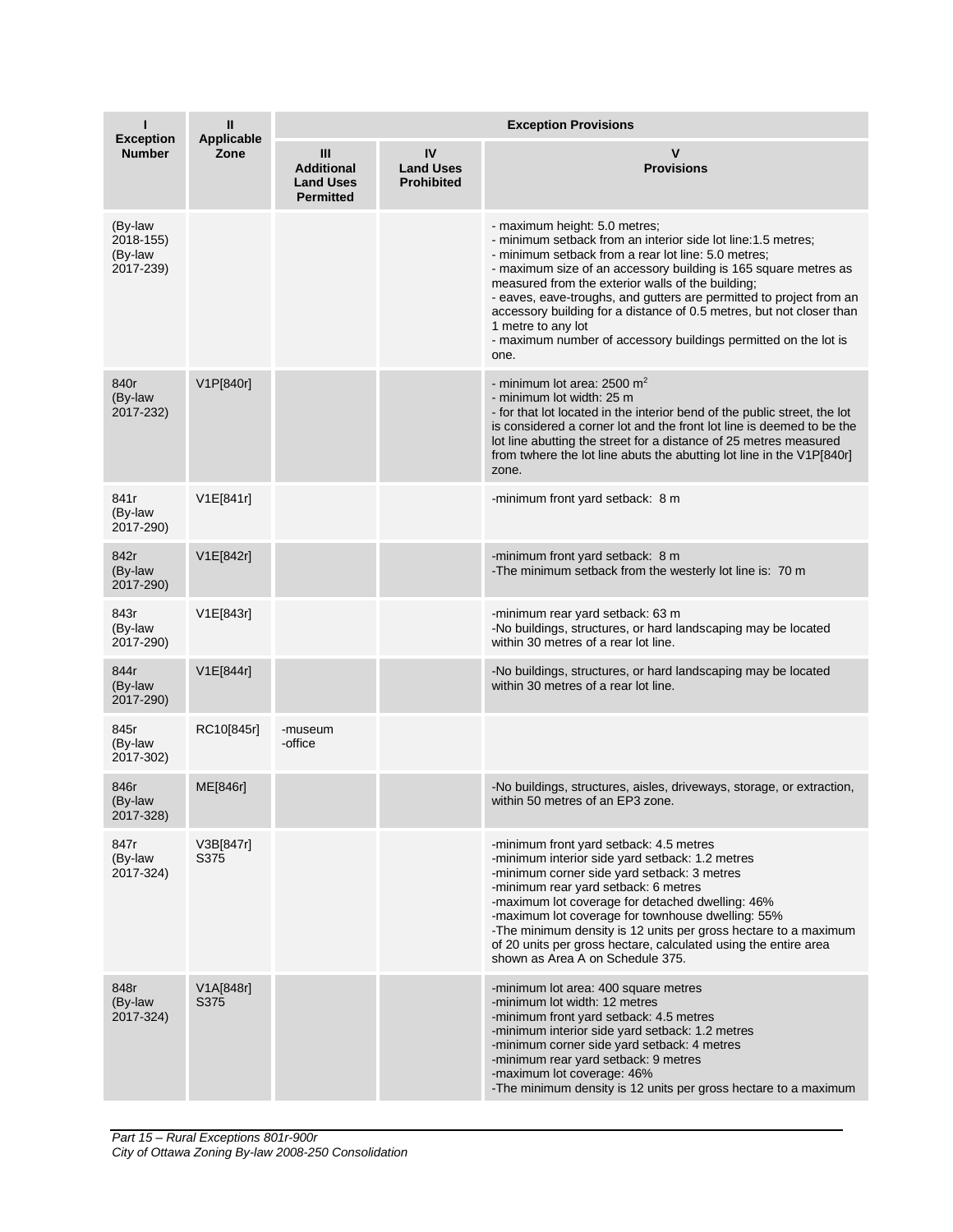| <b>Exception</b>             | $\mathbf{I}$<br><b>Applicable</b> | <b>Exception Provisions</b>                                      |                                                                 |                                                                                                                                                                                                                                                                                                                                                                                                                                                                                                                                                                                                                                                                                               |  |  |
|------------------------------|-----------------------------------|------------------------------------------------------------------|-----------------------------------------------------------------|-----------------------------------------------------------------------------------------------------------------------------------------------------------------------------------------------------------------------------------------------------------------------------------------------------------------------------------------------------------------------------------------------------------------------------------------------------------------------------------------------------------------------------------------------------------------------------------------------------------------------------------------------------------------------------------------------|--|--|
| <b>Number</b>                | Zone                              | III<br><b>Additional</b><br><b>Land Uses</b><br><b>Permitted</b> | IV<br><b>Land Uses</b><br><b>Prohibited</b>                     | v<br><b>Provisions</b>                                                                                                                                                                                                                                                                                                                                                                                                                                                                                                                                                                                                                                                                        |  |  |
|                              |                                   |                                                                  |                                                                 | of 20 units per gross hectare, calculated using the entire area<br>shown as Area A on Schedule 375.                                                                                                                                                                                                                                                                                                                                                                                                                                                                                                                                                                                           |  |  |
| 849r<br>(By-law<br>2017-324) | V1A[849r]<br>S375                 |                                                                  |                                                                 | -minimum lot area: 3500 square metres<br>-minimum lot width: 40 metres<br>-minimum front yard setback: 14 metres<br>-maximum lot coverage: 20%<br>-The minimum density is 12 units per gross hectare to a maximum<br>of 20 units per gross hectare, calculated using the entire area<br>shown as Area A on Schedule 375.                                                                                                                                                                                                                                                                                                                                                                      |  |  |
| 850r<br>(By-law<br>2017-352) | V1O[850r]                         |                                                                  |                                                                 | Zone requirements for detached dwellings:<br>-Minimum Front Yard Setback: 6.0 metres<br>-Minimum Corner Side Yard Setback: 4.5 metres<br>-Minimum Interior Side Yard: 1.2 metres<br>-Minimum Rear Yard: 6.0 metres<br>-Maximum Coverage: 45%<br>-A maximum of 50% of the area of a front or corner side yard or<br>the required minimum width of one parking space, whichever is the<br>greater, may be used for a driveway, the remainder of which,<br>except for any areas occupied by projections permitted under<br>Section 65 and a walkway with a maximum width of 1.8 metres,<br>and accessory building and structures must be landscaped with<br>soft landscaping                     |  |  |
| 851r<br>(By-law<br>2017-352) | V1O[851r]                         |                                                                  |                                                                 | Zone requirements for detached dwellings:<br>-Minimum Front Yard Setback: 6.0 metres<br>-Minimum Corner Side Yard Setback: 4.5 metres<br>-Minimum Interior Side Yard setback: 1.2 metres<br>-Minimum Rear Yard setback: 6.0 metres<br>-Maximum lot Coverage: 45%<br>-A maximum of 65% of the area of a front or corner side yard or<br>the required minimum width of one parking space, whichever is the<br>greater, may be used for a driveway, the remainder of which,<br>except for any areas occupied by projections permitted under<br>Section 65 and a walkway with a maximum width of 1.8 metres,<br>and accessory building and structures must be landscaped with<br>soft landscaping |  |  |
| 852r<br>(By-law<br>2017-351) | V3F[852r]                         |                                                                  |                                                                 | -Section 235, 1(c) does not apply                                                                                                                                                                                                                                                                                                                                                                                                                                                                                                                                                                                                                                                             |  |  |
| 853r<br>(By-law<br>2017-407) | V1A[853r]                         |                                                                  |                                                                 | -minimum lot area: 3 ha<br>-minimum front and interior side yard setbacks: 3 metres                                                                                                                                                                                                                                                                                                                                                                                                                                                                                                                                                                                                           |  |  |
| 854r<br>(By-law<br>2017-407) | V1A[854r]                         |                                                                  |                                                                 | -minimum lot width: 20 metres<br>-minimum lot area: 1.5 ha<br>-minimum front yard setback: 15 metres<br>-minimum side yard setback: 2.5 metres                                                                                                                                                                                                                                                                                                                                                                                                                                                                                                                                                |  |  |
| 855r<br>(By-law<br>2018-36)  | RU[855r]                          | -research and<br>development<br>centre<br>-office                |                                                                 | -office must not exceed 930 m <sup>2</sup> in gross leasable floor area                                                                                                                                                                                                                                                                                                                                                                                                                                                                                                                                                                                                                       |  |  |
| 856r<br>(By-law<br>2018-37)  | RC11[856r]                        | -bank machine                                                    | -all uses except<br>amusement<br>centre, artist<br>studio, bank | i. no single occupancy can occupy more than $200m^2$ of gross<br>leasable floor area<br>ii. the parking rate is 3 per 10 $m2$ of gross floor area<br>iii. maximum lot coverage: 25%                                                                                                                                                                                                                                                                                                                                                                                                                                                                                                           |  |  |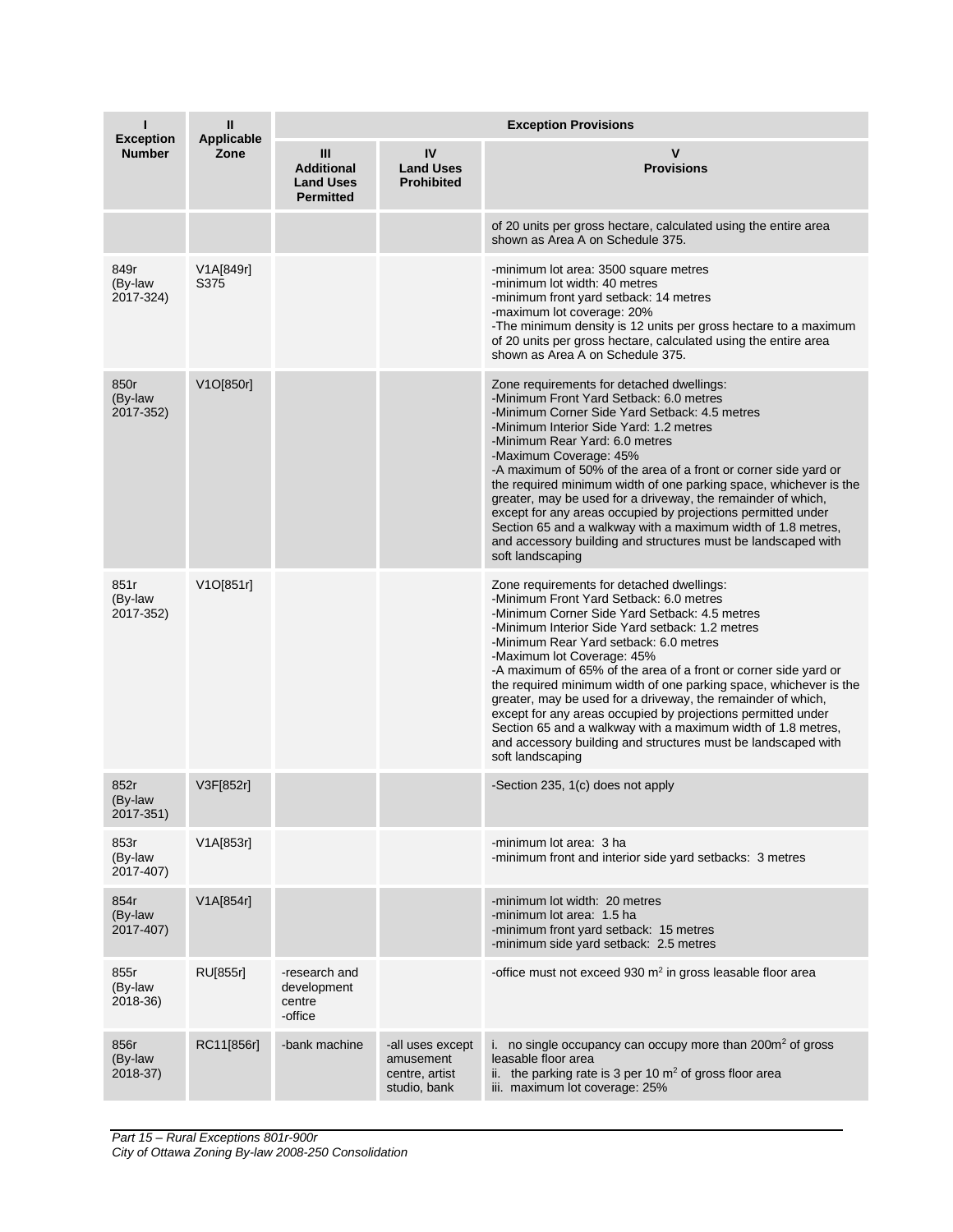| <b>Exception</b>                                    | Ш<br>Applicable               | <b>Exception Provisions</b>                                    |                                                                                                   |                                                                                                                                                                                                                                                                                                                                                                                                                                                                                                                                                                                                                                                                                                                                                                                                                                                                                                                                                                                                                                                                                                                                                                                                                                                |  |  |
|-----------------------------------------------------|-------------------------------|----------------------------------------------------------------|---------------------------------------------------------------------------------------------------|------------------------------------------------------------------------------------------------------------------------------------------------------------------------------------------------------------------------------------------------------------------------------------------------------------------------------------------------------------------------------------------------------------------------------------------------------------------------------------------------------------------------------------------------------------------------------------------------------------------------------------------------------------------------------------------------------------------------------------------------------------------------------------------------------------------------------------------------------------------------------------------------------------------------------------------------------------------------------------------------------------------------------------------------------------------------------------------------------------------------------------------------------------------------------------------------------------------------------------------------|--|--|
| <b>Number</b>                                       | Zone                          | Ш<br><b>Additional</b><br><b>Land Uses</b><br><b>Permitted</b> | IV<br><b>Land Uses</b><br><b>Prohibited</b>                                                       | v<br><b>Provisions</b>                                                                                                                                                                                                                                                                                                                                                                                                                                                                                                                                                                                                                                                                                                                                                                                                                                                                                                                                                                                                                                                                                                                                                                                                                         |  |  |
|                                                     |                               |                                                                | machine,<br>convenience<br>store, office,<br>personal<br>service<br>business, and<br>retail store | iv. outdoor storage is not permitted.<br>v. 218C(k) in Table 218C - RC11 subzone provisions does not<br>apply<br>vi. despite zoning mechanism 218C(i) in Table 218C-RC11<br>subzone provisions, a maximum of 7 parking spaces may be<br>located in a required yard abutting Huntley Road<br>vii. a refuse and collection structure may be located 1 m from an<br>interior or rear lot line                                                                                                                                                                                                                                                                                                                                                                                                                                                                                                                                                                                                                                                                                                                                                                                                                                                     |  |  |
| 857r<br>(By-law<br>2019-222)<br>(By-law<br>2018-40) | AG2[857r]                     | -Cannabis<br>Production<br>Facility                            |                                                                                                   | -maximum lot coverage: 27 %<br>-minimum parking space rate for a cannabis production facility:1<br>space per 250m <sup>2</sup> of GFA<br>-no landscaped buffer is required for a parking lot<br>-Despite Columns VIII and IX of row (a) of Table 113A, the<br>minimum number of vehicle loading spaces is 2.<br>-Maximum total floor area for cannabis cultivation in greenhouses:<br>65,000 m <sup>2</sup> .                                                                                                                                                                                                                                                                                                                                                                                                                                                                                                                                                                                                                                                                                                                                                                                                                                  |  |  |
| 858r<br>(By-law<br>2020-94)<br>(By-law<br>2018-106) | V3E[858r]                     | -planned unit<br>development                                   |                                                                                                   | The following applies to a retirement home:<br>- Minimum floor area: 5000 $m2$<br>- Minimum drive aisle width: 6 m<br>- Retirement home maximum height located at least 40 m from a<br>V1 zone: 16 m<br>-one lot for zoning purposes                                                                                                                                                                                                                                                                                                                                                                                                                                                                                                                                                                                                                                                                                                                                                                                                                                                                                                                                                                                                           |  |  |
| 859r<br>(By-law<br>2020-94)<br>(By-law<br>2018-106) | V3E[859r]-h                   | -planned unit<br>development                                   | - all uses until<br>such time as<br>the hold is lifted                                            | The holding provisions may be lifted when servicing capacity has<br>been demonstrated and the related site plan approved.<br>-one lot for zoning purposes                                                                                                                                                                                                                                                                                                                                                                                                                                                                                                                                                                                                                                                                                                                                                                                                                                                                                                                                                                                                                                                                                      |  |  |
| 860r<br>(By-law<br>2018-111)                        | <b>RH[860r]</b><br>$H(18)-h$  | -solid waste<br>disposal facility                              | -all uses until<br>such time as<br>the holding<br>symbol is<br>removed                            | -The minimum parking rate for a solid waste disposal facility and<br>waste processing and transfer facility is 110 parking spaces.<br>-minimum lot width: 30 m<br>-The holding symbol may not be removed until such time as it has<br>been demonstrated to the satisfaction of the General Manager of<br>Planning Infrastructure and Economic Development:<br>i) that the solid waste disposal facility not be permitted to operate<br>until the waste processing and transfer facility and/or operations<br>that form part of this undertaking as contemplated in the Capital<br>Region Resource Recovery Centre Environmental Assessment<br>have also been constructed and are operational, including the<br>construction and demolition processing facility materials recovery<br>facility, organics processing facility, compost processing and<br>storage pad, and contaminated soil treatment and soil surplus<br>stock piles.<br>ii) That the City's natural heritage interests have been addressed<br>through the commitments in the Environmental Assessment and in<br>the site plan and the Environmental Compliance Approval,<br>consistent with the Environmental Assessment and the approved<br>conceptual site development plan. |  |  |
| 861r                                                | Reserved<br>for Future<br>Use |                                                                |                                                                                                   |                                                                                                                                                                                                                                                                                                                                                                                                                                                                                                                                                                                                                                                                                                                                                                                                                                                                                                                                                                                                                                                                                                                                                                                                                                                |  |  |
| 862r<br>(By-law<br>2018-171)                        | VM[862r]                      | -light industrial<br>use, limited to a<br>grain mill           |                                                                                                   | -Despite section 99, a storefront industry may not exceed 450 $m2$<br>in total floor area. For greater certainty, grain silos are not counted<br>towards the floor area limit.                                                                                                                                                                                                                                                                                                                                                                                                                                                                                                                                                                                                                                                                                                                                                                                                                                                                                                                                                                                                                                                                 |  |  |
| 863r                                                | O1[863r]                      |                                                                | -all uses except                                                                                  |                                                                                                                                                                                                                                                                                                                                                                                                                                                                                                                                                                                                                                                                                                                                                                                                                                                                                                                                                                                                                                                                                                                                                                                                                                                |  |  |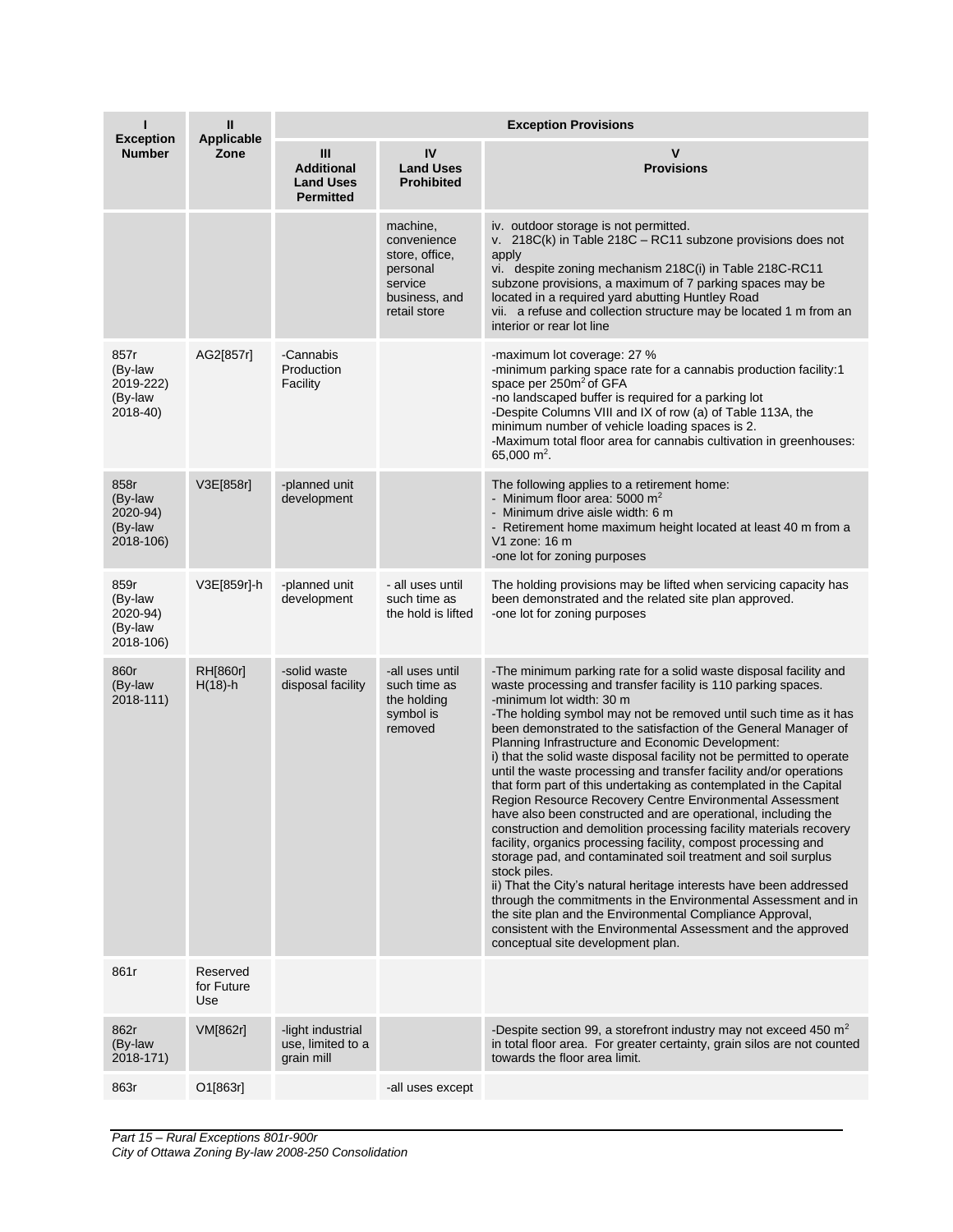| ı<br><b>Exception</b>                                   | Ш<br>Applicable   | <b>Exception Provisions</b>                                    |                                                                                                  |                                                                                                                                                                                                                                                                                                                                                                                                                                                                                                                                                                               |  |
|---------------------------------------------------------|-------------------|----------------------------------------------------------------|--------------------------------------------------------------------------------------------------|-------------------------------------------------------------------------------------------------------------------------------------------------------------------------------------------------------------------------------------------------------------------------------------------------------------------------------------------------------------------------------------------------------------------------------------------------------------------------------------------------------------------------------------------------------------------------------|--|
| <b>Number</b>                                           | Zone              | Ш<br><b>Additional</b><br><b>Land Uses</b><br><b>Permitted</b> | IV<br><b>Land Uses</b><br><b>Prohibited</b>                                                      | v<br><b>Provisions</b>                                                                                                                                                                                                                                                                                                                                                                                                                                                                                                                                                        |  |
| (By-law<br>2018-155)                                    |                   |                                                                | for<br>environmental<br>preserve and<br>education area                                           |                                                                                                                                                                                                                                                                                                                                                                                                                                                                                                                                                                               |  |
| 864r<br>(By-law<br>2018-229)                            | DR1[864r]-h       |                                                                | -All uses except<br>for an<br>agricultural use                                                   | -Construction of buildings is not permitted until the holding symbol<br>has been removed.<br>-The holding symbol may not be removed until the following<br>requirements have been met:<br>a) South Nation Conservation Authority has issued a permit under<br>Section 28 of the Conservation Authorities Act for the placement<br>and/or removal of fill; and<br>b) Filling of the property and an as-built survey have been<br>completed to demonstrate that the area is removed from the flood<br>plain, to the satisfaction of the South Nation Conservation<br>Authority. |  |
| 865r<br>(By-law<br>2018-256)                            | RI5[865r]         | -place of<br>assembly                                          |                                                                                                  | -Setback from watercourses: 20 m from the normal highwater<br>mark and 13 m from the top of slope<br>-Interior side yard setback: 6 m<br>-Parking requirements: 8.4 spaces per 100 square metres of GFA<br>of place of assembly                                                                                                                                                                                                                                                                                                                                               |  |
| 866r<br>(By-law<br>2018-256)                            | RI5[866r]         | -place of<br>assembly                                          |                                                                                                  |                                                                                                                                                                                                                                                                                                                                                                                                                                                                                                                                                                               |  |
| 867r<br>(By-law<br>2018-311)                            | V1F[867r]<br>S392 |                                                                |                                                                                                  | -No touch/no development permitted within Area A as identified in<br>Schedule 392                                                                                                                                                                                                                                                                                                                                                                                                                                                                                             |  |
| 868r<br>(By-law<br>$2021 - 283$<br>(By-law<br>2018-347) | <b>EP[868r]</b>   | -campground<br>-daycare<br>-instructional<br>facility          | -all uses except<br>existing uses,<br>until such time<br>as the holding<br>symbols is<br>removed |                                                                                                                                                                                                                                                                                                                                                                                                                                                                                                                                                                               |  |
| 869r<br>(By-law<br>2018-349)                            | V1C[869r]         |                                                                |                                                                                                  | -minimum lot area: $1.050$ m <sup>2</sup><br>-minimum lot width: 21 m<br>-minimum front yard setback: 3 m<br>-minimum interior side yard setback: 1.25 m<br>-minimum corner side yard setback: 3 m<br>-minimum rear yard setback:<br>i. 6 m for one-storey;<br>ii. 7.5 m for two-storeys<br>-maximum lot coverage: 30%<br>-A landscaped buffer consisting of soft landscaping of at least<br>4.5m is required where it abuts a rear lot line.                                                                                                                                 |  |
| 870r<br>(By-law<br>2019-407)<br>(By-law<br>2018-349)    | V1C[870r]         |                                                                |                                                                                                  | Despite anything to the contrary, the lands shown on S404 are<br>permitted to have a driveway cover 60% of the yard in which it is<br>located.<br>-minimum lot area: $390 \text{ m}^2$<br>-minimum lot width: 13.7 m<br>-minimum front yard setback: 3 m<br>-minimum interior side yard setback: 1.2 m<br>-minimum corner side yard setback: 3 m<br>-minimum rear yard setback:<br>i. 6 m for one-storey;<br>ii. 7.5 m for two-storeys                                                                                                                                        |  |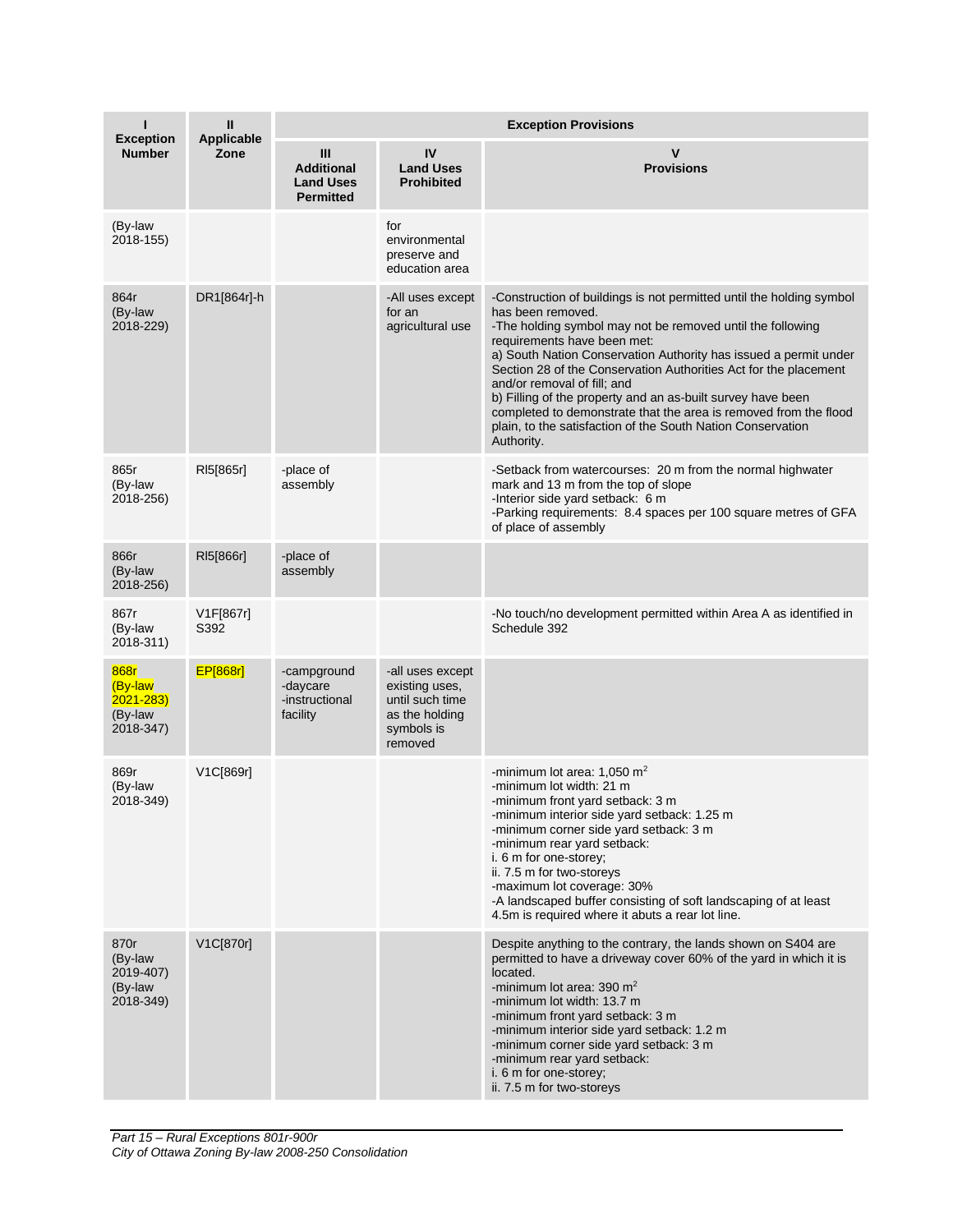| н<br><b>Exception</b>                                                       | Ш<br><b>Applicable</b> | <b>Exception Provisions</b>                                    |                                                                                                                                            |                                                                                                                                                                                                                                                                                                                                                                                                                                                                                                                                                                                                                                                                                                                                                                                                                                                                                                                                                                                                             |  |
|-----------------------------------------------------------------------------|------------------------|----------------------------------------------------------------|--------------------------------------------------------------------------------------------------------------------------------------------|-------------------------------------------------------------------------------------------------------------------------------------------------------------------------------------------------------------------------------------------------------------------------------------------------------------------------------------------------------------------------------------------------------------------------------------------------------------------------------------------------------------------------------------------------------------------------------------------------------------------------------------------------------------------------------------------------------------------------------------------------------------------------------------------------------------------------------------------------------------------------------------------------------------------------------------------------------------------------------------------------------------|--|
| <b>Number</b>                                                               | Zone                   | Ш<br><b>Additional</b><br><b>Land Uses</b><br><b>Permitted</b> | <b>IV</b><br><b>Land Uses</b><br><b>Prohibited</b>                                                                                         | v<br><b>Provisions</b>                                                                                                                                                                                                                                                                                                                                                                                                                                                                                                                                                                                                                                                                                                                                                                                                                                                                                                                                                                                      |  |
|                                                                             |                        |                                                                |                                                                                                                                            | -maximum lot coverage: 55%                                                                                                                                                                                                                                                                                                                                                                                                                                                                                                                                                                                                                                                                                                                                                                                                                                                                                                                                                                                  |  |
| 871r<br>(By-law<br>2020-51)<br>(By-law<br>2019-407)<br>(By-law<br>2018-349) | V3A[871r]              |                                                                |                                                                                                                                            | Despite anything to the contrary, the lands shown on S404 are<br>permitted to have a driveway cover 60% of the yard in which it is<br>located.<br>The following applies to a detached dwelling:<br>-minimum lot area: $330 \text{ m}^2$<br>-minimum lot width: 11.4 m<br>-minimum front yard setback: 3 m<br>-minimum interior side yard setback: 1.2 m<br>-minimum corner side yard setback: 3 m<br>-minimum rear yard setback:<br>i. 6 m for one-storey;<br>ii. 7.5 m for two-storeys<br>-minimum landscaped area: 30%<br>-maximum lot coverage: 50%<br>-maximum density: 35 units per hectare<br>The following applies to a townhouse dwelling:<br>-minimum lot area: 170 m2 per dwelling<br>-minimum lot width: 6 m per dwelling<br>-minimum front yard setback: 3 m<br>-minimum interior side yard setback: 1.2 m<br>-minimum corner side yard setback: 1.6 m<br>-minimum rear yard setback: 7.5 m<br>-minimum landscaped area: 30%<br>-maximum height: 12 m<br>-maximum density: 35 units per hectare |  |
| 872r<br>(By-law<br>2019-407)<br>(By-law<br>2018-349)                        | V3A[872r]              |                                                                |                                                                                                                                            | Despite anything to the contrary, the lands shown on S404 are<br>permitted to have a driveway cover 60% of the yard in which it is<br>located.<br>The following applies to a townhouse dwelling:<br>-minimum lot area: $250 \text{ m}^2$ per dwelling<br>-minimum lot width: 8 m per dwelling unit<br>-minimum front yard setback: 3 m<br>-minimum interior side yard setback: 1.6 m<br>-minimum corner side yard setback: 1.6 m<br>-minimum rear yard setback: 6 m<br>-minimum landscaped area: 30%<br>-maximum height: 12 m<br>-maximum density: 35 units per hectare                                                                                                                                                                                                                                                                                                                                                                                                                                     |  |
| 873r<br>(LPAT<br>Order<br>#PL150923,<br>issued<br>February<br>15, 2019)     | 01[873r]               |                                                                | All uses, except<br>environmental<br>preserve and<br>education area<br>and forestry<br>operations                                          | -No buildings or structures are permitted.                                                                                                                                                                                                                                                                                                                                                                                                                                                                                                                                                                                                                                                                                                                                                                                                                                                                                                                                                                  |  |
| 874r<br>(By-law<br>2019-35)                                                 | R[874r]                | -detached<br>dwelling                                          | -community<br>health and<br>resource centre<br>-group home<br>-place of<br>assembly<br>-retail food<br>store<br>-rooming house<br>-shelter |                                                                                                                                                                                                                                                                                                                                                                                                                                                                                                                                                                                                                                                                                                                                                                                                                                                                                                                                                                                                             |  |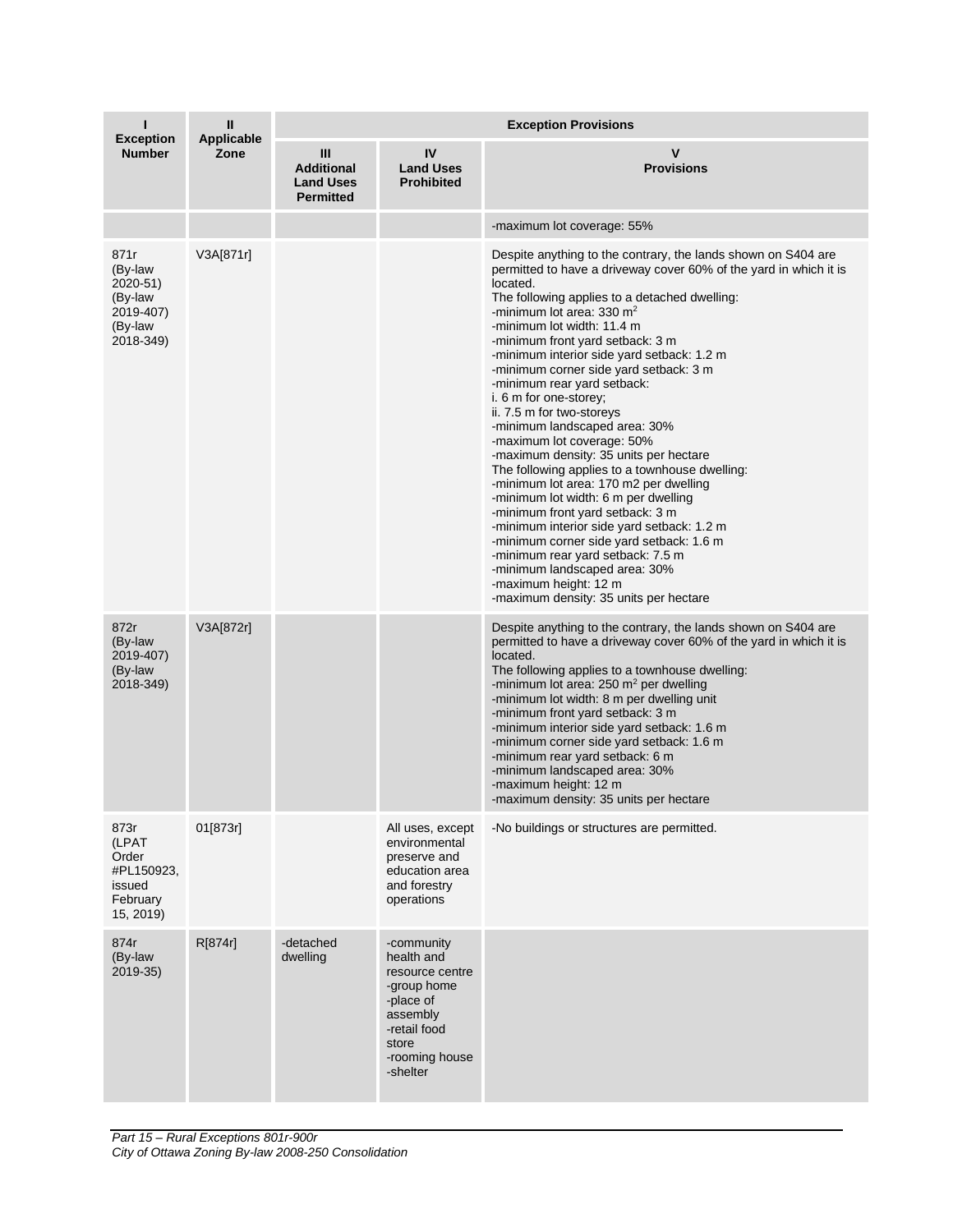| <b>Exception</b>                                    | $\mathbf{I}$                  | <b>Exception Provisions</b>                                                        |                                                                                                                                                      |                                                                                                                                                                                                                                                                                                                                                                                                                                                                                                                                                                                                                                                                                                                                                                              |  |  |
|-----------------------------------------------------|-------------------------------|------------------------------------------------------------------------------------|------------------------------------------------------------------------------------------------------------------------------------------------------|------------------------------------------------------------------------------------------------------------------------------------------------------------------------------------------------------------------------------------------------------------------------------------------------------------------------------------------------------------------------------------------------------------------------------------------------------------------------------------------------------------------------------------------------------------------------------------------------------------------------------------------------------------------------------------------------------------------------------------------------------------------------------|--|--|
| <b>Number</b>                                       | Applicable<br>Zone            | Ш<br><b>Additional</b><br><b>Land Uses</b><br><b>Permitted</b>                     | IV<br><b>Land Uses</b><br><b>Prohibited</b>                                                                                                          | $\mathsf{v}$<br><b>Provisions</b>                                                                                                                                                                                                                                                                                                                                                                                                                                                                                                                                                                                                                                                                                                                                            |  |  |
| 875r<br>(By-law<br>2019-34)                         | RG[875r]                      |                                                                                    | -animal care<br>establishment<br>-animal hospital<br>-convenience<br>store<br>-drive-through<br>facility<br>-dwelling unit<br>-kennel<br>-restaurant |                                                                                                                                                                                                                                                                                                                                                                                                                                                                                                                                                                                                                                                                                                                                                                              |  |  |
| 876r<br>(By-law<br>2019-41)                         | R4C[876r]                     |                                                                                    |                                                                                                                                                      | - Despite 217(1)(c) retail store is limited to the sale of agricultural,<br>construction, gardening or landscaping-related products,<br>equipment or supplies; and to the sale of goods, products,<br>equipment, supplies or services manufactured, processed,<br>assembled, packaged or delivered by a permitted use, or the sale<br>of previously prepared materials used in the manufacturing,<br>processing, assembly, packaging or delivery of finished parts,<br>finished products or services.                                                                                                                                                                                                                                                                        |  |  |
| 877r<br>(By-law<br>2021-222)<br>(By-law<br>2019-41) | AG2[877r]                     |                                                                                    |                                                                                                                                                      | - maximum size of an on-farm diversified use, limited to a place of<br>assembly: 0.54 ha.<br>- The calculation of the area of the on-farm diversified use, limited<br>to a place of assembly includes the area of all buildings and land<br>used for the on-farm diversified use, limited to a place of<br>assembly.<br>- maximum area of a building or portion of a building used for an<br>on-farm use, limited to a place of assembly: 480 m <sup>2</sup><br>- maximum area used for all on-farm diversified uses on the lot:<br>$0.54$ ha<br>-The provisions in Section 79A $(1)(c)$ , $(d)$ and $(e)$ do not apply.                                                                                                                                                     |  |  |
| 878r<br>(By-law<br>2019-320)<br>(By-law<br>2019-64) | RG5[878r]-h                   | -mineral<br>extraction<br>operation,<br>limited to a<br>concrete<br>batching plant | -All uses until<br>such time as<br>the holding<br>symbol is<br>removed.                                                                              | -maximum building height for a concrete batching plant: 24m<br>-The holding symbol may only be removed at such time that it is<br>demonstrated to the satisfaction of the General Manager of<br>Planning, Infrastructure and Economic Development that Air,<br>Noise and Dust Environmental Compliance Approval has been<br>obtained from the Ministry of the Environment, Conservation and<br>Parks<br>-The holding symbol may also only be removed at such time that it<br>is demonstrated to the satisfaction of the General Manager of<br>Planning, Infrastructure and Economic Development that a study<br>as per the City's Transportation Impact Assessment Guidelines,<br>considering traffic impacts of the proposed concrete plant, is<br>submitted to City staff. |  |  |
| 879r                                                | Reserved<br>for Future<br>Use |                                                                                    |                                                                                                                                                      |                                                                                                                                                                                                                                                                                                                                                                                                                                                                                                                                                                                                                                                                                                                                                                              |  |  |
| 880r<br>(By-law<br>2019-220)                        | V1I[880r]                     |                                                                                    |                                                                                                                                                      | - minimum lot area: $915 \text{ m}^2$<br>- minimum front yard setback: 4.5 m<br>- Minimum interior side yard setback for a building as it existed as<br>of May 8, 2019: 0 m.                                                                                                                                                                                                                                                                                                                                                                                                                                                                                                                                                                                                 |  |  |
| 881r<br>(By-law<br>2019-217)                        | RR[881r]                      |                                                                                    |                                                                                                                                                      | -minimum lot area: $3,050$ m <sup>2</sup><br>-minimum lot width: 34 m                                                                                                                                                                                                                                                                                                                                                                                                                                                                                                                                                                                                                                                                                                        |  |  |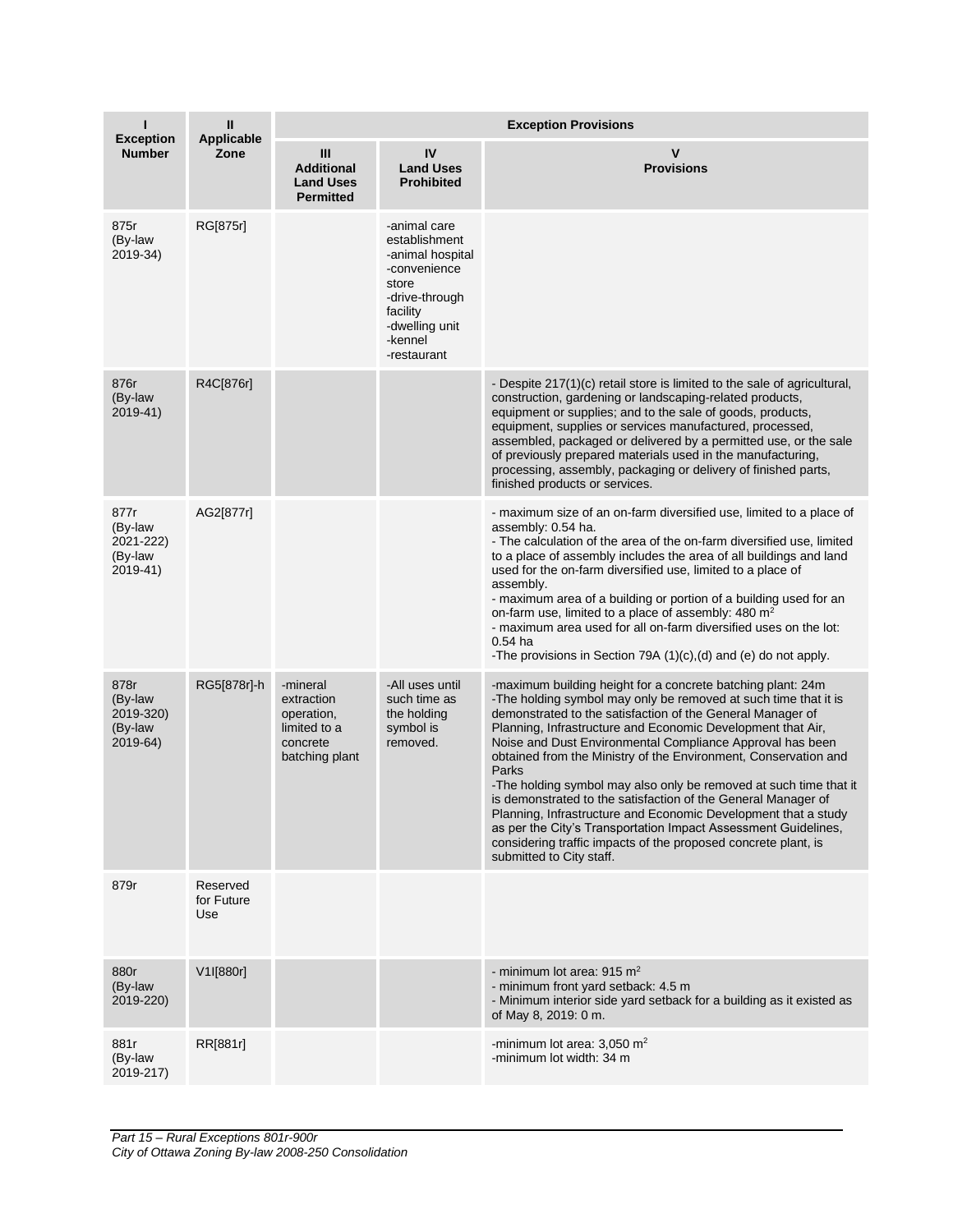| ı<br><b>Exception</b><br><b>Number</b>              | Ш<br>Applicable<br>Zone       | <b>Exception Provisions</b>                                    |                                                                  |                                                                                                                                                                                                                                                                                                                                   |  |
|-----------------------------------------------------|-------------------------------|----------------------------------------------------------------|------------------------------------------------------------------|-----------------------------------------------------------------------------------------------------------------------------------------------------------------------------------------------------------------------------------------------------------------------------------------------------------------------------------|--|
|                                                     |                               | Ш<br><b>Additional</b><br><b>Land Uses</b><br><b>Permitted</b> | IV<br><b>Land Uses</b><br><b>Prohibited</b>                      | v<br><b>Provisions</b>                                                                                                                                                                                                                                                                                                            |  |
| 882r<br>(By-law<br>2019-217)                        | RR[882r]                      |                                                                |                                                                  | -minimum of a 15 m no-touch, no build setback from the<br>watercourse/ stormwater management pond<br>-minimum lot area: $3,050$ m <sup>2</sup><br>-minimum lot width: 34 m                                                                                                                                                        |  |
| 883r<br>(By-law<br>2019-217)                        | RR[883r]                      |                                                                |                                                                  | -minimum of a 9 m no-touch, no build setback from the<br>watercourse/ stormwater management pond<br>-minimum lot area: $3,050$ m <sup>2</sup><br>-minimum lot width: 34 m                                                                                                                                                         |  |
| 884r<br>(By-law<br>2019-315)                        | AG[884r]                      |                                                                |                                                                  | - minimum lot width: 20 m                                                                                                                                                                                                                                                                                                         |  |
| 885r<br>(By-law<br>2019-403)                        | AG8[885r]                     |                                                                |                                                                  | -minimum lot area: 2.5 ha                                                                                                                                                                                                                                                                                                         |  |
| 886r<br>(By-law<br>2019-410)                        | RG[886r]                      | -agricultural<br>use<br>-detached<br>dwelling                  |                                                                  |                                                                                                                                                                                                                                                                                                                                   |  |
| 887r<br>(By-law<br>2019-410)                        | RG[887r]                      | -detached<br>dwelling                                          |                                                                  |                                                                                                                                                                                                                                                                                                                                   |  |
| 888r<br>(By-law<br>2019-410)                        | RG[888r]                      | -detached<br>dwelling                                          |                                                                  | -minimum lot width: 75m<br>-minimum lot area: 0.5 ha                                                                                                                                                                                                                                                                              |  |
| 889r                                                | Reserved<br>for Future<br>Use |                                                                |                                                                  |                                                                                                                                                                                                                                                                                                                                   |  |
| 890r<br>(By-law<br>2020-54)                         | AG[890r]                      |                                                                |                                                                  | -minimum lot width: 10m                                                                                                                                                                                                                                                                                                           |  |
| 891r<br>(By-law<br>2020-55)                         | AG[891r]                      |                                                                |                                                                  | -minimum lot width: 10 m                                                                                                                                                                                                                                                                                                          |  |
| 892r<br>(By-law<br>2020-94)                         | VM4[892r]                     | -planned unit<br>development                                   |                                                                  | -one lot for zoning purposes                                                                                                                                                                                                                                                                                                      |  |
| 893r<br>(By-law<br>2020-152)                        | V2E[893r]                     |                                                                |                                                                  | -minimum lot width for a semi-detached dwelling: 9m<br>-minimum corner side yard setback: 3m<br>-minimum rear yard setback: 10m                                                                                                                                                                                                   |  |
| 894r<br>(By-law<br>2020-157)                        | <b>RU[894r]</b><br>S410       |                                                                |                                                                  | -No new buildings or structures may be constructed on the lands<br>except in the area shown as Area A on Schedule 410.<br>-A temporary standalone accessory structure is a permitted use<br>until June 10, 2023.                                                                                                                  |  |
| 895r<br>(By-law<br>2021-65)<br>(By-law<br>2020-159) | RG[895r]                      | -display and<br>sales area<br>-office                          | -cannabis<br>production<br>facility<br>-dwelling unit<br>-kennel | -A display and sales area is permitted in association with an office.<br>-The display and sales area associated with an office is limited to<br>the sale of residential lots or residential units and the display of<br>design and material options for new residential units.<br>-The provisions of Section 110 (3) do not apply |  |